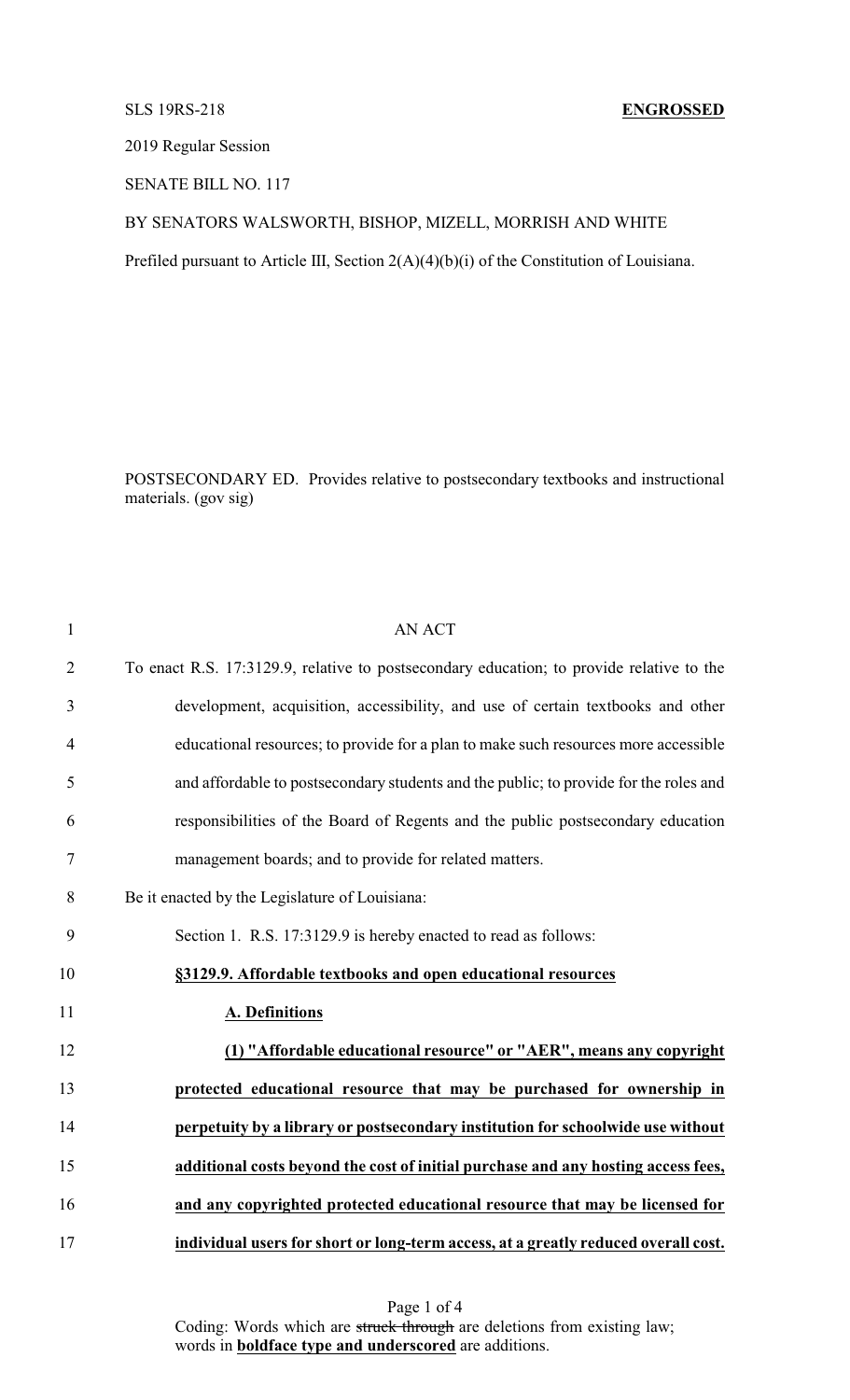| $\mathbf{1}$   | The overall cost to students for an AER should not exceed an amount equal to      |
|----------------|-----------------------------------------------------------------------------------|
| $\overline{2}$ | four times the federal minimum wage.                                              |
| 3              | (2) "Course schedule" means a collection or listing of available classes,         |
| 4              | course sections, or both, published by a postsecondary institution in electronic  |
| 5              | or printed form prior to the start of an academic term.                           |
| 6              | (3) "Open educational resource" or "OER" means a teaching, learning,              |
| $\overline{7}$ | or research resource that is in the public domain or has been released under an   |
| 8              | intellectual property license that permits the free use, adaptation, and          |
| 9              | redistribution of the resource by any person. The term may include full course    |
| 10             | curricula, course materials, modules, textbooks, media, assessments, software,    |
| 11             | and any other tools, materials, or techniques, whether digital or otherwise, used |
| 12             | to support access to knowledge.                                                   |
| 13             | <b>B.</b> The Board of Regents, through LOUIS: The Louisiana Library              |
| 14             | Network, in collaboration with the state's public postsecondary education         |
| 15             | management boards and institutions shall develop and implement a plan to          |
| 16             | increase the development, acquisition, availability, and accessibility of         |
| 17             | affordable textbooks and other educational resources for postsecondary            |
| 18             | students. At a minimum, the plan shall include:                                   |
| 19             | (a) A list of high-impact courses to be prioritized for support for the           |
| 20             | conversion of course materials to AER and OER. The list shall be updated at       |
| 21             | least annually.                                                                   |
| 22             | (b) A sustainable program of competitive grants for postsecondary                 |
| 23             | faculty members for the development, conversion, or adoption of AER or OER        |
| 24             | for high-impact courses, utilizing any available funds identified by the board.   |
| 25             | (c) A sustainable digital repository which shall function as a publicly           |
| 26             | accessible database for the collection and storage of OER.                        |
| 27             | (d) Strategies to promote the production, access, and use of AER and              |
| 28             | OER.                                                                              |
| 29             | C. Beginning in Fall of 2020, each public postsecondary education                 |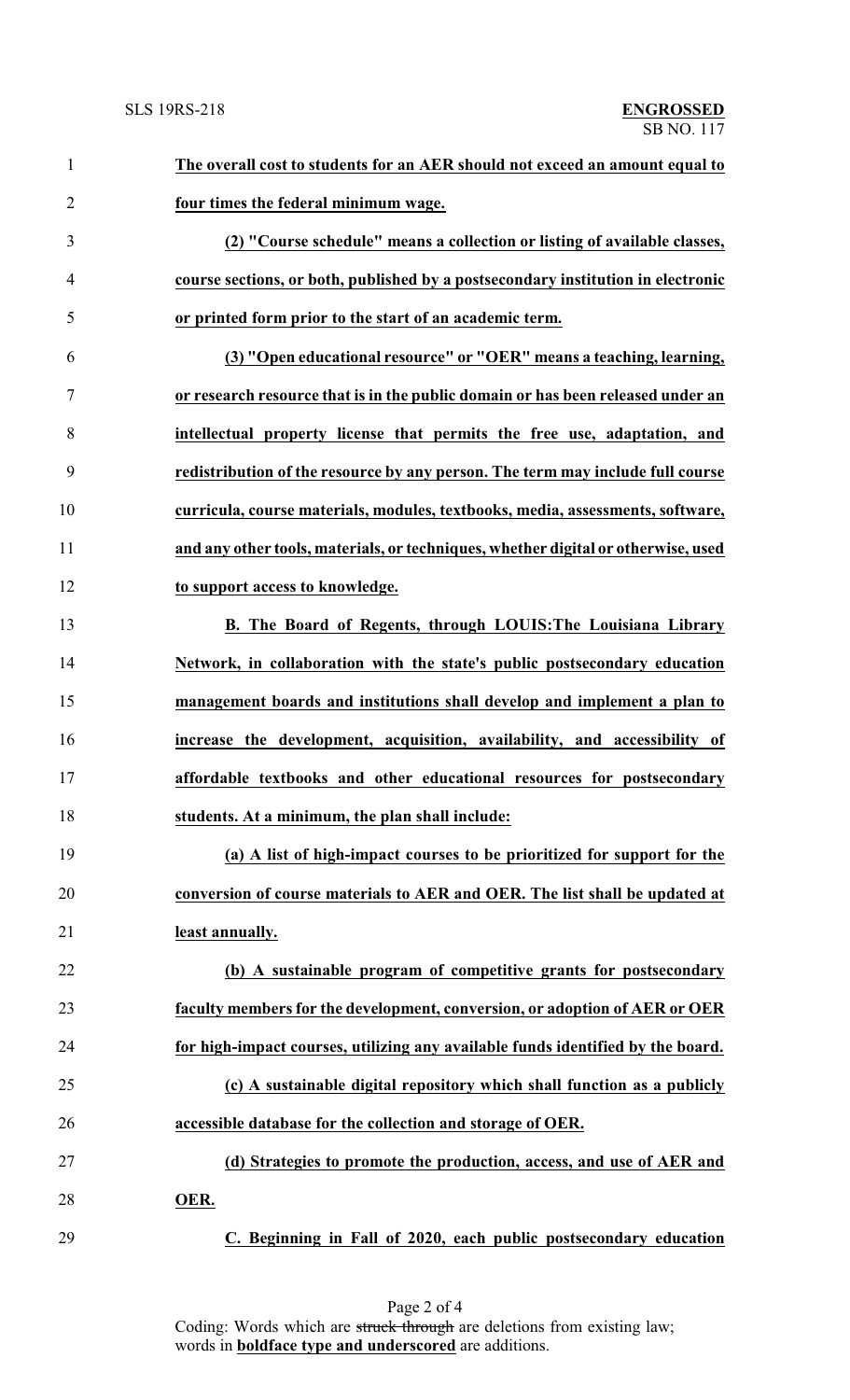1 **institution shall:**

| $\overline{2}$ | (1) Use a conspicuous symbol, logo, or other distinguishing feature to                        |
|----------------|-----------------------------------------------------------------------------------------------|
| 3              | highlight each course included in its course schedule that exclusively utilizes               |
| $\overline{4}$ | AER or OER course materials and ensure that these course materials comply                     |
| 5              | with the federal Americans with Disabilities Act of 1990 (U.S.C.Sec. 12101 et                 |
| 6              | seq.) and the federal Copyright Act of 1976 (Public law 94-533).                              |
| 7              | (2) Clearly communicate to students how to access AER and OER course                          |
| 8              | materials.                                                                                    |
| 9              | (3) Provide summary data as requested by the Board of Regents                                 |
| 10             | regarding courses that exclusively utilize AER and OER course materials.                      |
| 11             | (4) Publish the course schedule and textbook list on their website prior                      |
| 12             | to opening course registration, but not later than thirty days prior to the                   |
| 13             | beginning of each academic term, and provide this information to LOUIS: The                   |
| 14             | Louisiana Library Network, individual campus libraries, and other entities or                 |
| 15             | programs as might be specified by the Board of Regents.                                       |
| 16             | Section 2. This Act shall become effective upon signature by the governor or, if not          |
| 17             | signed by the governor, upon expiration of the time for bills to become law without signature |
| 18             | by the governor, as provided by Article III, Section 18 of the Constitution of Louisiana. If  |
| 19             | vetoed by the governor and subsequently approved by the legislature, this Act shall become    |
| 20             | effective on the day following such approval.                                                 |

The original instrument and the following digest, which constitutes no part of the legislative instrument, were prepared by Jeanne C. Johnston.

SB 117 Engrossed 2019 Regular Session Walsworth

DIGEST

Proposed law provides for greater availability and use of affordable textbooks and other educational resources as follows:

- (1) Requires the Board of Regents, through LOUIS:The Louisiana Library Network, in collaboration with the state's public postsecondary education institutions to develop and implement a plan to increase the development, acquisition, availability, and accessibility of affordable textbooks and other educational resources for postsecondary students.
- (2) Requires that the plan include a list of courses prioritized for support to convert course materials to affordable educational resources (AER) and open educational

Page 3 of 4

Coding: Words which are struck through are deletions from existing law; words in **boldface type and underscored** are additions.